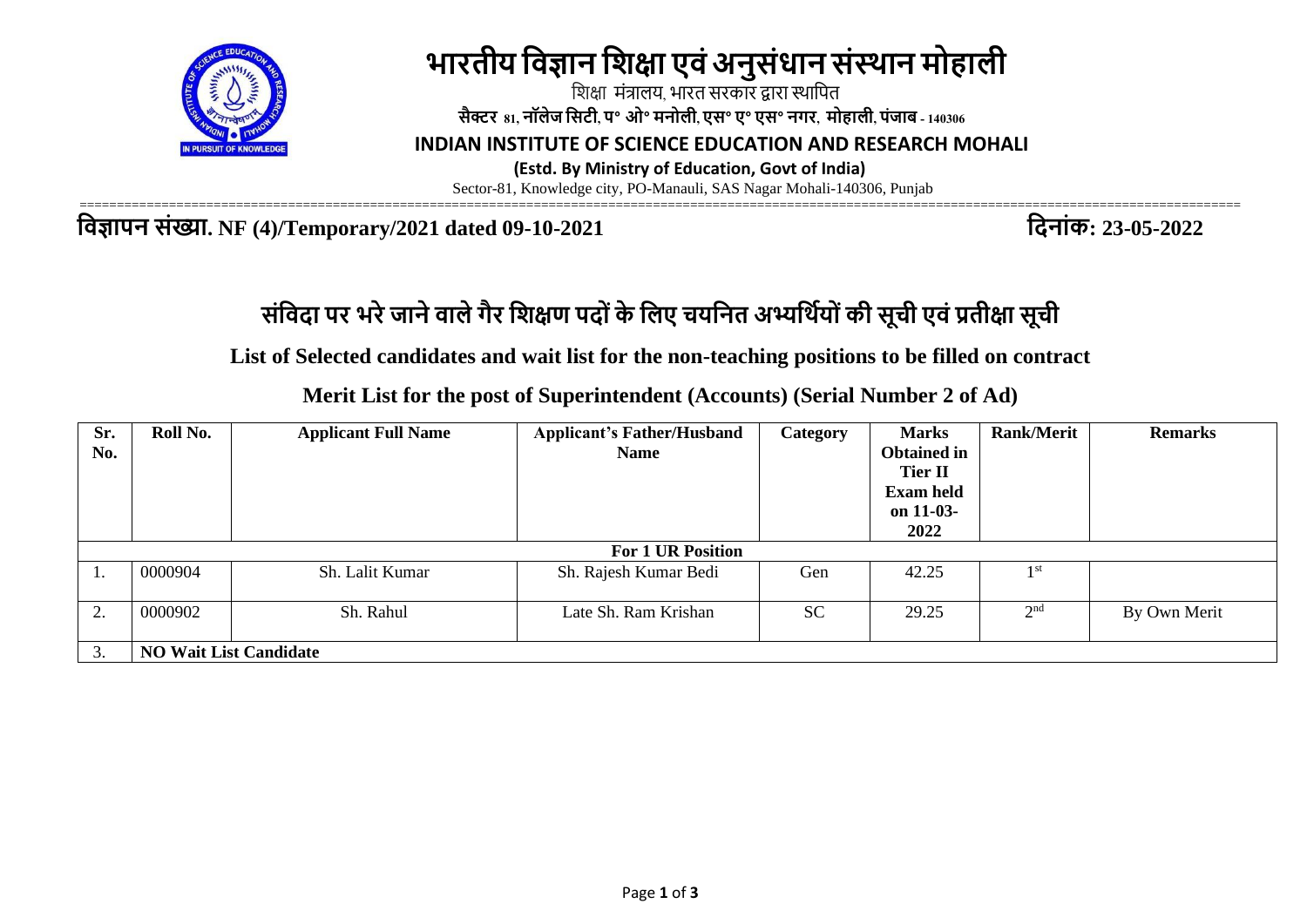| Sr.<br>No.          | Roll No.                 | <b>Applicant Full Name</b> | <b>Applicant's Father/Husband</b><br><b>Name</b> | Category  | <b>Marks</b><br><b>Obtained in</b><br><b>Tier II</b><br><b>Exam held</b> | <b>Rank/Merit</b>                     | <b>Remarks</b> |  |  |
|---------------------|--------------------------|----------------------------|--------------------------------------------------|-----------|--------------------------------------------------------------------------|---------------------------------------|----------------|--|--|
|                     |                          |                            |                                                  |           | on 17-03-<br>2022                                                        |                                       |                |  |  |
|                     |                          |                            |                                                  |           |                                                                          |                                       |                |  |  |
|                     | <b>For 1 UR Position</b> |                            |                                                  |           |                                                                          |                                       |                |  |  |
| 1.                  | 0000806                  | Sh. Rajinder Mohan Gautam  | Sh. Ashok Gautam                                 | Gen       | 36.25                                                                    | 1 st                                  |                |  |  |
| <b>Waiting List</b> |                          |                            |                                                  |           |                                                                          |                                       |                |  |  |
|                     | 0000803                  | Sh. Manish Kumar           | Sh. Om Parkash                                   | <b>SC</b> | 33.75                                                                    | $\hspace{0.05cm}$ – $\hspace{0.05cm}$ |                |  |  |

### **Merit List for the post of Junior Engineer (Civil) (Serial Number 3 of Ad)**

#### **Merit List for the post of Junior Engineer (Electrical) (Serial Number 4 of Ad)**

| Sr. | Roll No.                                                     | <b>Applicant Full Name</b> | <b>Applicant's Father/Husband</b> | Category | <b>Marks</b>       | <b>Rank/Merit</b> | <b>Remarks</b> |  |  |
|-----|--------------------------------------------------------------|----------------------------|-----------------------------------|----------|--------------------|-------------------|----------------|--|--|
| No. |                                                              |                            | <b>Name</b>                       |          | <b>Obtained in</b> |                   |                |  |  |
|     |                                                              |                            |                                   |          | <b>Tier II</b>     |                   |                |  |  |
|     |                                                              |                            |                                   |          | <b>Exam held</b>   |                   |                |  |  |
|     |                                                              |                            |                                   |          | on 17-03-          |                   |                |  |  |
|     |                                                              |                            |                                   |          | 2022               |                   |                |  |  |
|     | For 1 UR Position, NO candidate scored minimum cut off marks |                            |                                   |          |                    |                   |                |  |  |

#### **Merit List for the post of Junior Lab Assistant (Serial Number 5 of Ad)**

| Sr. | Roll No.                                                       | <b>Applicant Full Name</b> | <b>Applicant's Father/Husband</b> | Category | <b>Marks</b>       | Rank/Merit | <b>Remarks</b> |  |  |
|-----|----------------------------------------------------------------|----------------------------|-----------------------------------|----------|--------------------|------------|----------------|--|--|
| No. |                                                                |                            | <b>Name</b>                       |          | <b>Obtained in</b> |            |                |  |  |
|     |                                                                |                            |                                   |          | <b>Tier II</b>     |            |                |  |  |
|     |                                                                |                            |                                   |          | Exam held          |            |                |  |  |
|     |                                                                |                            |                                   |          | on $15-03-$        |            |                |  |  |
|     |                                                                |                            |                                   |          | 2022               |            |                |  |  |
|     | For 06 UR Positions (Only 1 Candidate qualify the exam)        |                            |                                   |          |                    |            |                |  |  |
|     | 0000601                                                        | Sh. Tarun Pal              | Sh. Roshan Lal                    | Gen      | 29.50              | 1 st       |                |  |  |
|     |                                                                |                            |                                   |          |                    |            |                |  |  |
| 2.  | For 02 OBC Position, NO candidate scored minimum cut off marks |                            |                                   |          |                    |            |                |  |  |
| 3.  | For 01 SC Position, NO candidate was available                 |                            |                                   |          |                    |            |                |  |  |
| 4.  | For 01 EWS Position, NO candidate was available                |                            |                                   |          |                    |            |                |  |  |